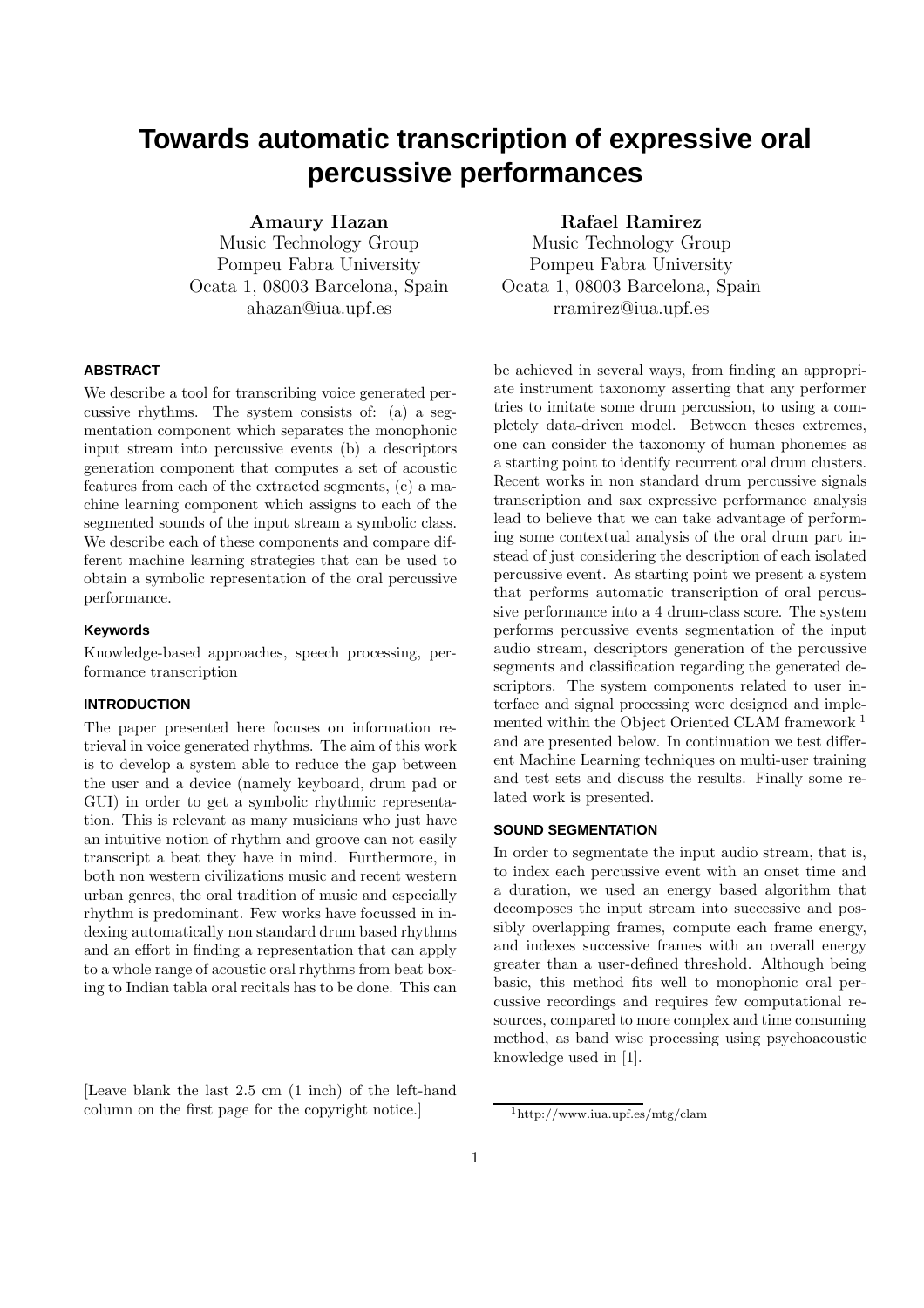## **ORAL PERCUSSIVE DESCRIPTORS**

We defined a compact representation of oral percussive sounds, based on [2] which focussed on classifying acoustic and synthetic drum sounds and which highlighted the importance of some descriptors to classify unpitched sounds. We believe that the noisy nature of oral percussive can lead to good results using similar features. Each percussive event was split into an attack part and a release part with another segmentation algorithm that finds the maximum of the sound envelope to detect the attack/decay boundary. In the case of oral percussive sounds the attack part is considerably shorter than the release. Therefore, we only extracted temporal descriptors from the attack and both temporal and spectral descriptors from the decay part.

Temporal Features: We included in our system the following temporal features. Duration refers to the duration of the segmented attack or decay part and Log-Duration to its natural logarithm, Energy refers to the mean energy of the segmented part. Zero-crossing rate is calculated as the rate the signal changes sign in a given period of time, that is, the duration of the segmented part. Temporal centroid refers to the centroid of the waveform.

Spectral Features: To compute the spectral features we did the following. We performed a Fast Fourier Transform of the successive frames of the decay part of the oral percussive event, and for each of the frames, we computed the descriptors presented below. Energy refers the calculated energy of the spectrum at a given frame, as Centroid refers the the center of gravity of the spectrum. Flatness is the ratio between the geometrical mean and the arithmetical mean of the spectrum. A flat spectrum sound tends to be perceived as noisy as low flatness refers to more harmonic sounds. Kurtosis is the forth-order central moment and gives the information if the spectrum is peaky or not. Finally, Mel Frequency Cepstrum Coefficients (MFCC) have been used in speech recognition and musical application due to their capacity to give a compact representation of the spectrum. We retained the first five MFCC. These descriptors were computed for each frame of the decay part and and we retained as a compact representation of the decay spectrum the respective mean and variance of each of them among these frames. Consequently we generated a training set which was composed by instances of 28 features, namely 10 temporal features and 18 spectral features.

#### **MACHINE LEARNING TECHNIQUES**

A taxonomy of 4 standard drum sounds was defined i.e the classes were Bass Drum, Snare Drum, Closed Hat and Open Hat. A training set formed with the recordings of 4 performers, 2 men and 2 women, was used (they were asked to imitate the sound of each of the

drum classes), totalizing 242 training instances. Different machine learning techniques that were tested on this dataset are presented below.

Tree induction algorithms build a tree model by selecting at each node the most relevant attribute. We compare the results of C4.5 [6], C4.5 with boosting, and C4.5 with bagging. Boosting refers to a meta algorithm that can improve the results of any classification algorithm by giving to each instance of the training set a particular weight proportional with the difficulty to classify such instance. That is, a first classification model is proposed giving the same weight to all the training instances. Misclassified instances with this model are then given a greater weight, and so on. After a user defined number of iterations (in our case 10 iterations) the resulting model is able to deal with "difficult" training instances. This boosting method can drastically improve the results of an inaccurate model, thought overfitting can occur. Bagging helps improving classification by sampling the training set in smaller training sets, and calling the induction tree to build a model for each of these subsets. The classification decision is then taken combining the votes of each of the sub-models.

Lazy Methods: The notion of lazy learning subsumes a family of algorithms that store the complete set of given (classified) examples of an underlying example language and delay all further calculations until requests for classifying yet unseen instances are received. We included in our experiment K-Nearest Neighbor algorithm, is one of the most popular instanced-based algorithm, which handles well noisy data if the training set has an acceptable size. The main idea of this algorithm is to compare a test set with its nearest neighbors (which number is determined by the user, we empirically found the best accuracy for  $K=1$ ).

## **CLASSIFICATION RESULTS**

The presented classification results of our system come from 2 experiments. In the first one, we performed a 10 fold cross validation of the training set, that is, the model was built 10 times, putting apart one training instance in order to test it against this model. This methods gives a preliminary idea of the the classification accuracy of the system, and the results are presented in Table 1. In the second experiment we simulated a real world situation of the system, as we tested the classification model with 2 new performers recordings that were not used in the training set. The results of the experiments are presented in Table 2. The classification accuracy, denoted C.A, has to be compared with the accuracy of a random classification i.e. 25%.